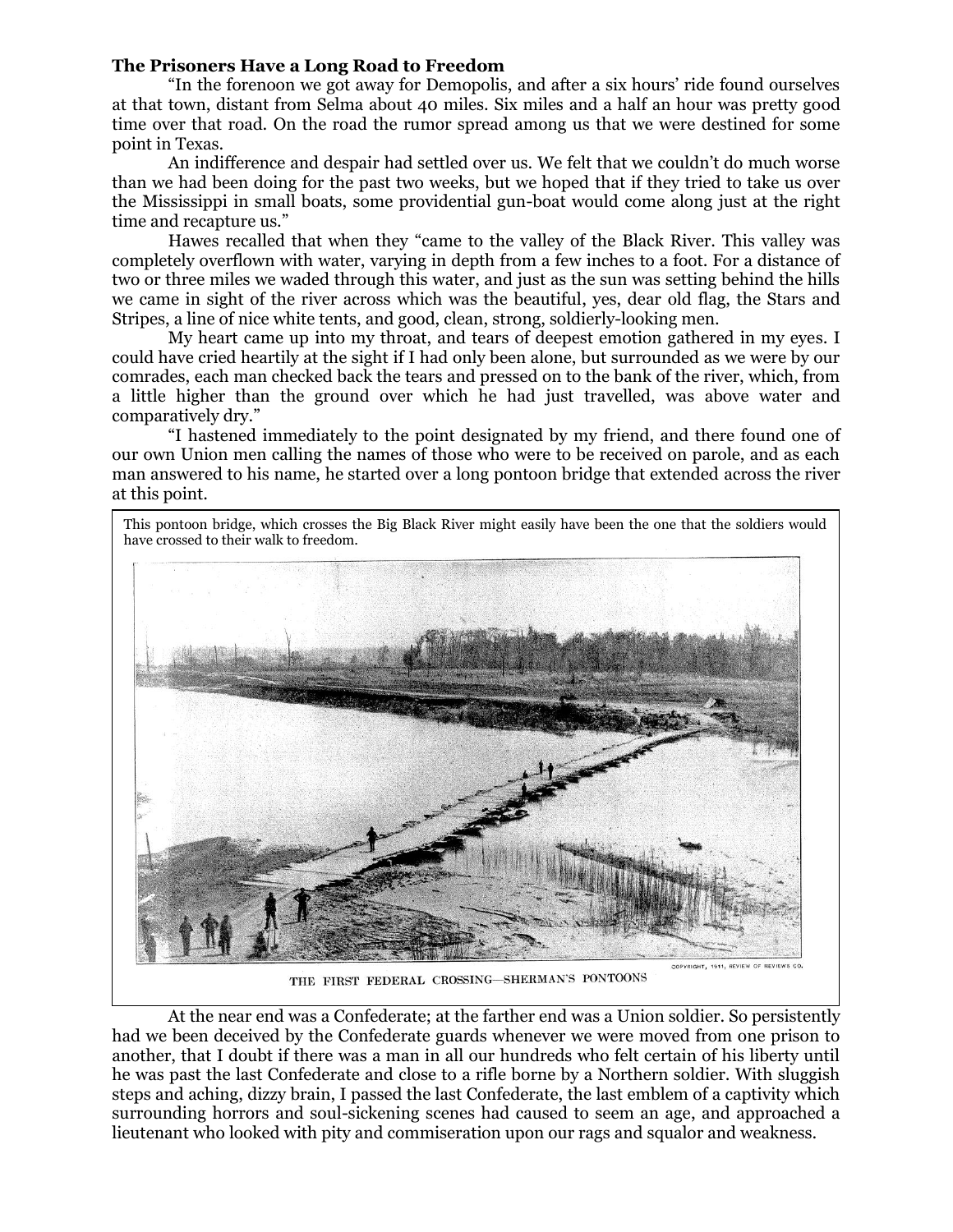Upon the western side of Black River was a small hill. As I passed the Federal officer an ex-captive said to him, 'If that hill were solid gold and you could give it to me to return to the horrors of a month ago, with all its uncertainties, even for a week, I would not consider it for a moment.' He only expressed the feeling of every man I knew."

"It was past mid-day before all names had been called and the formal transfer of the prisoners had been accomplished. Then all were placed upon cars that had been sent out from Vicksburg, and in an hour we were at the 'Four-Mile Bridge,' east of Vicksburg, where it was designed for us to go into a temporary camp."

Camp Fisk was located at Four Mile Bridge. Officers from both sides met daily to negotiate the exchange of prisoners.



Rush described the scene as they first saw the Stars and Stripes and realized that they were actually being released. "The next morning we left for Vicksburgh, where we arrived on or about the 12th of April. Words could not express our joy when the head of our column came in sight of the Stars and Stripes. They were hoisted on a signal station on the bank of the Big Black, eight miles from Vicksburgh. As we came in sight, the flag was waved and the boys started up a shout that could be heard for miles. This was kept up all that night and the next day, as our men were still coming in and the head of the column had to wait there until they all came up, before being allowed to cross the River." It is important to recall that less than two weeks earlier the men were still cleaning up after the flood and suffering from exposure, lack of food and a variety of illnesses.

Hawes wrote that there were far more prisoners than were expected and the accommodations for them were lacking. "By some misunderstanding, preparations for the comfort of the prisoners were entirely inadequate for the large number of which our body consisted. There, however, was no lack of food for those who were able to eat it. To a large number of us, however, the question of food was of minor importance; to men burning with fever at one moment and chilling the next, whose mouths were bitter and pasty, whose bodies were emaciated by long months of scanty diet and long weeks of disease, the most palatable food might be loathsome.

Many, like myself, had eaten nothing since leaving Jackson, two days before, and only cared to barely taste what might be obtained at the quarters of the commissary. What should have been prepared for the reception of our multitude were long lines of comfortable hospital tents, dozens of good nurses, and a body of cooks who knew how to prepare such food as sick men could eat. But, as mentioned before, only the most meagre provision was made. We were told that no one knew of our expected arrival until a very short time before we came, and no intimation was given that our numbers would exceed a few dozen."

Rush, however, wrote about the more positive impact of their arrival and praised the food. "The next day we encamped four miles from Vicksburgh where we received rations from our government. The first thing issued us was Sauer Kraut and pickles of all kinds. This was given us before we received any cooking utensils. The boys carried it off in their hats, pockets, arms and on pieces of boards. In fact, any way they could get away with it so that they could sit down to eat it. You may imagine how well this tasted to men that had been prisoners from one to